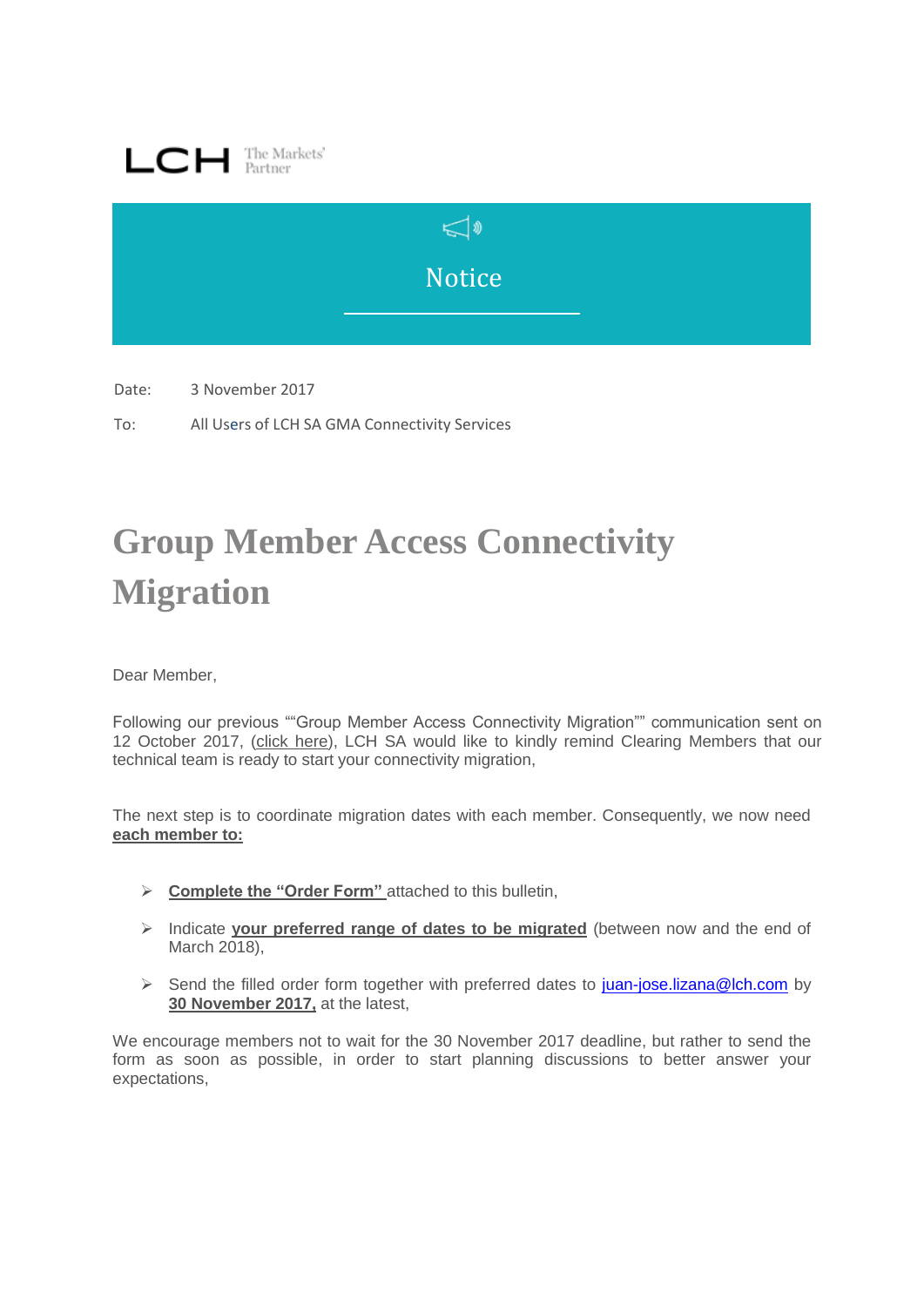- $\triangleright$  Migration Start Date  $\rightarrow$  October 2017
- $\triangleright$  Migration Deadline  $\rightarrow$  End Q1 2018

Should you have any questions or require a specific support, please, do not hesitate to liaise with our LCH SA contacts listed below,

Best regards,

## **Dedicated contacts for enquiries about service delivery:**

**Jean-Bertrand Lesparre** | Head of Service Delivery | tel +33 (0)1 70 37 67 87 | Email[:jean-bertrand.lesparre@lch.com](mailto:jean-bertrand.lesparre@lch.com)

**Juan José Lizana** | Derivatives Service Delivery Manager | tel +33 (0)1 70 37 10 49 | Email: [juan-jose.lizana@lch.com](mailto:juan-jose.lizana@lch.com)

**Account Managers Team** |Email: [Exchange.ams@lch.com](mailto:Exchange.ams@lch.com)

## **Dedicated contact for technical queries:**

**LCH SA CTH Team | tel + 33(0) 1 70 37 66 00 Email :** [CTH.SA@lch.com](mailto:CTH.SA@lch.com)

LCH.SA

lch.com